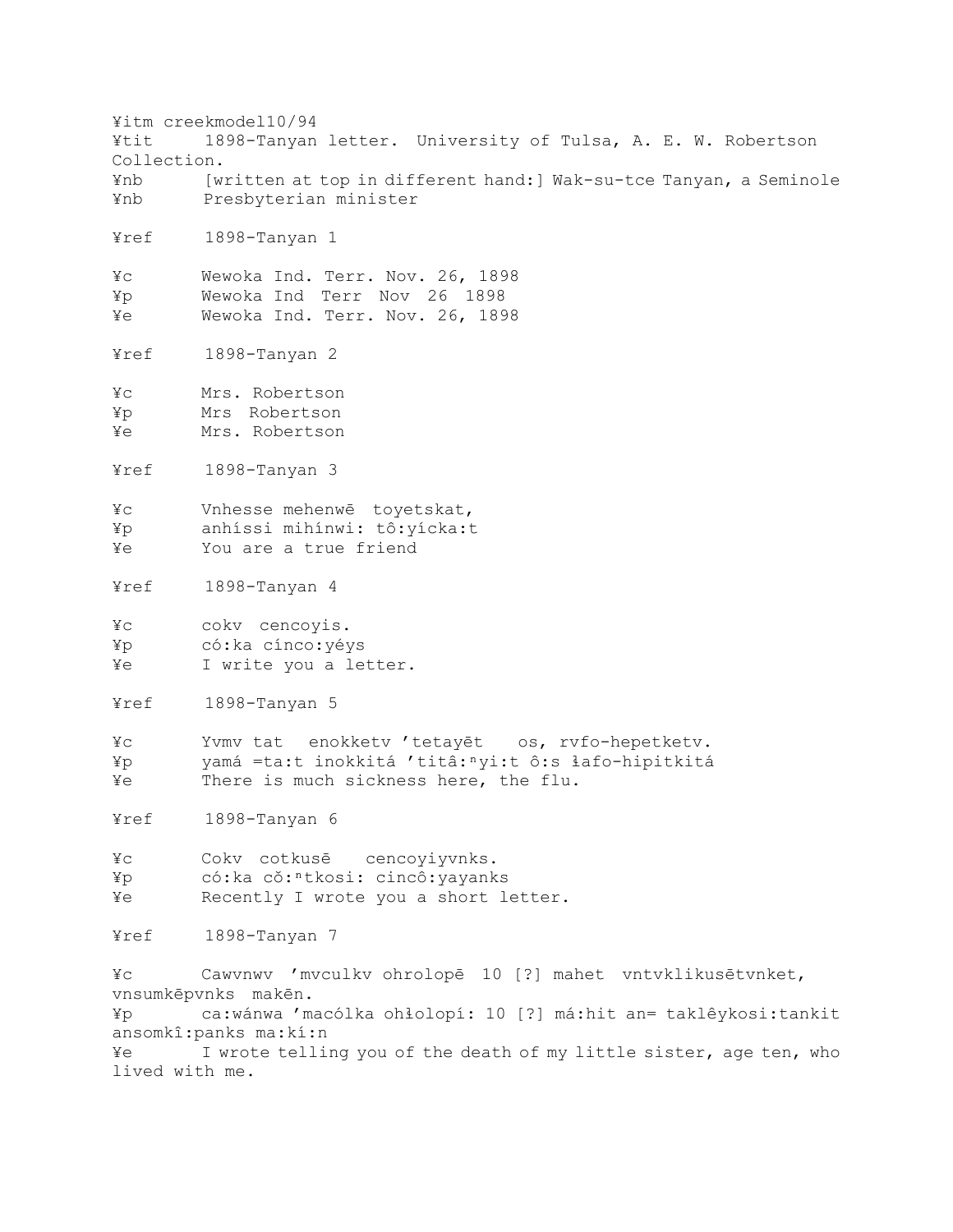¥ref 1898-Tanyan 8

¥c Momen hvtvm vm vwolicv, nerē hvmke-isē, hoktē hvmke sumkēs. ¥p mo:mín hatâm am= awoléyca niɬí: hámki=eysi: hoktí: hámki somkî:s ¥e And now, last night, my neighbor, a woman passed away.

¥ref 1898-Tanyan 9

¥c Hvse-hvmkat em ofv, este 3 [tutcēnet] yvmv ēkvnv enkvpvkvkēs. ¥p hasi-hámka:t im= ó:fa ísti 3 [toccî:nit] yamá i:kaná inkapakakî:s ¥e Within one month three people I know have departed this world.

¥ref 1898-Tanyan 10

¥c Enhonrkv em vcakkayat vm estuce, cawvnwv & vm vwolicv es yomat hvlwe-tvlofvn tohkvlket vpokēs ¥p inhóⁿɬka im= acakkâ:ya:t am= istocí ca:wánwa and am= awoléyca is= yô:ma:t hálwi-taló:fan tohkálki:t apô:ki:s

¥c komis.

¥p kô:meys

¥e It is my belief that my infant child, my sister and my neighbor are now all together in that city on high.

¥ref 1898-Tanyan 11

¥c Cawvnwv tatē, cvppuce tepakat vnokeckv tayen etem ocaket omvtēs.

¥p ca:wánwa tá:ti: cappocí tipâ:ka:t anokícka tâ:ⁿyin itim= o:câ:kit o:matí:s

¥e My little sister, now deceased and my son had much affection for each other.

¥ref 1898-Tanyan 12

¥c Hopuetake Nina, Ella, estvmvn kaket efeke nokhoken, turopuswv pvlatkē monken welakēs. ¥p hopoytá:ki náyna Ella istamán kâ:kit ifí:ki nokhǎ:ⁿkin toɬopóswa palá:tki: mônkin wila:kí:s ¥e My other children, Nina and Ella wherever they may be, are still shedding tears in their heartache.

¥ref 1898-Tanyan 13

¥c Heyv Nina svtotis.

¥p hiyá náyna sáto:téys

¥e I am sending this by Nina.

¥ref 1898-Tanyan 14

¥c Muscogee, akerrv ayis.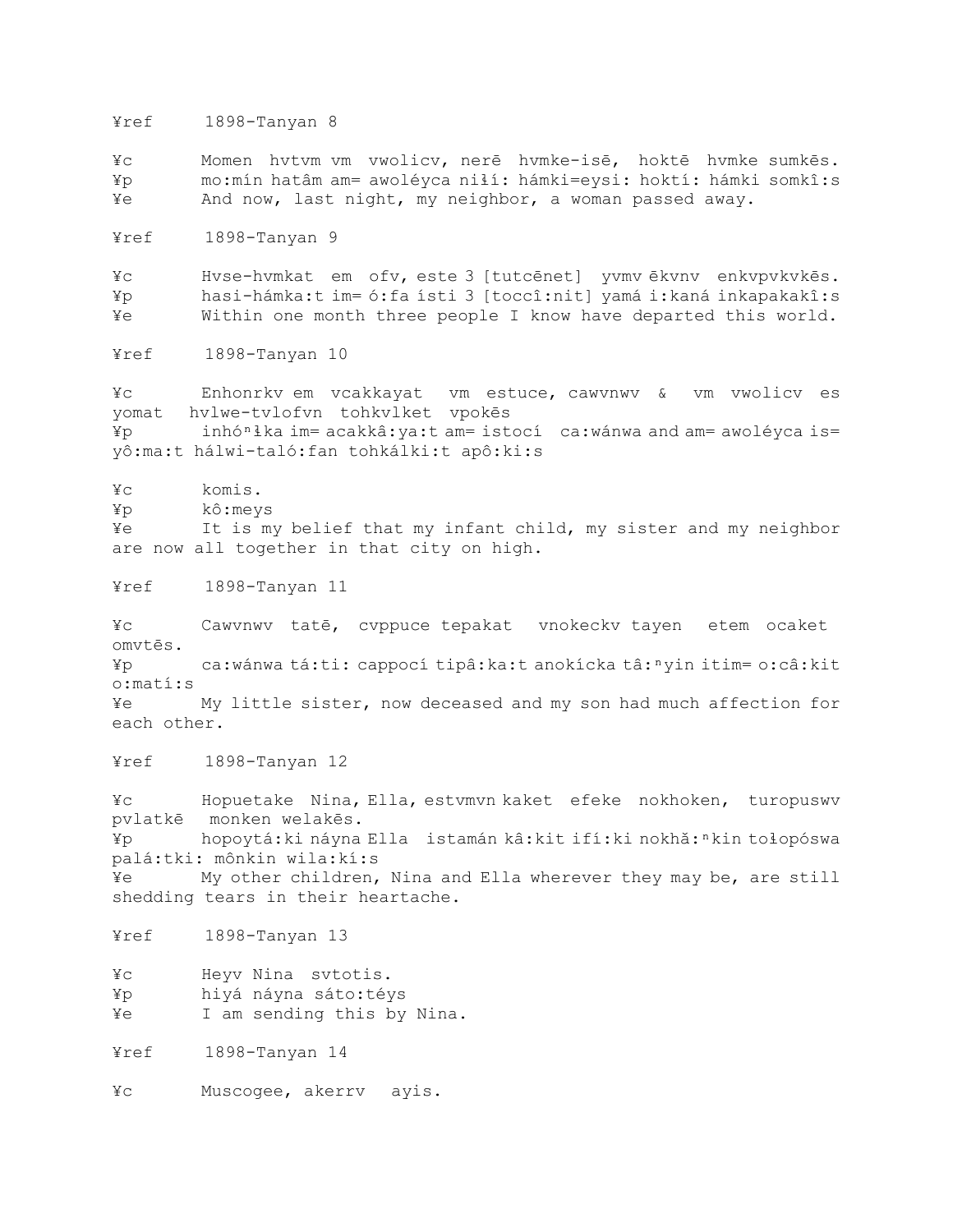¥p Muscogee a:kí:ɬɬa a:yéys ¥e I am to be a witness in Muskogee.

¥ref 1898-Tanyan 15

¥c Cencukoperrē witarēs. ¥p cincokopiɬɬí:[?] wéytá:ɬi:s ¥e She [I?-JM] might visit you.

¥ref 1898-Tanyan 16

¥c Ecekerrice omēt ariyēt os. ¥p icikiɬɬěyⁿci: ô:mi:t a:ɬayí:t ô:s ¥e I think often of you.

¥ref 1898-Tanyan 17

¥c Ecuse ohfvccvn, tayen vnokecvtēt onkv. ¥p icósi ohfáccan tâ:ⁿyin anoki:catí:t ônka ¥e She had so much love for her little sister.

¥ref 1898-Tanyan 18

¥c Mekusvpkv ohfulket [Klist?] mēkusvpkv-cuko pikv mehenwē hakvrēn enkomis. ¥p mi:kosápka ohfôlkit [Klist?] mi:kosapka-cóko péyka mihínwi: há:kaɬi:n inkô:meys ¥e I want to see her return to the church and become a truly mature Christian.

¥ref 1898-Tanyan 19

¥c Momen [cēmewi?] hēcetsken omat ¥p mo:mín [cí:mió?] hi:cíckin o:mâ:t ¥e And if you see [...?]

¥ref 1898-Tanyan 20

¥c monkat cokvn enhoccicetsken omat ¥p monkâ:t có:kan inhó:cceycíckin o:mâ:t ¥e or if you write him/her a letter

¥ref 1898-Tanyan 21

¥c 'mvcahnet, em puniyetskvrēs. ¥p máca:hnít im= ponáyíckáɬi:s

¥e talk to her in an exhorting manner.

¥ref 1898-Tanyan 22

¥c Ella mēkusvpkv vfastet emonkes.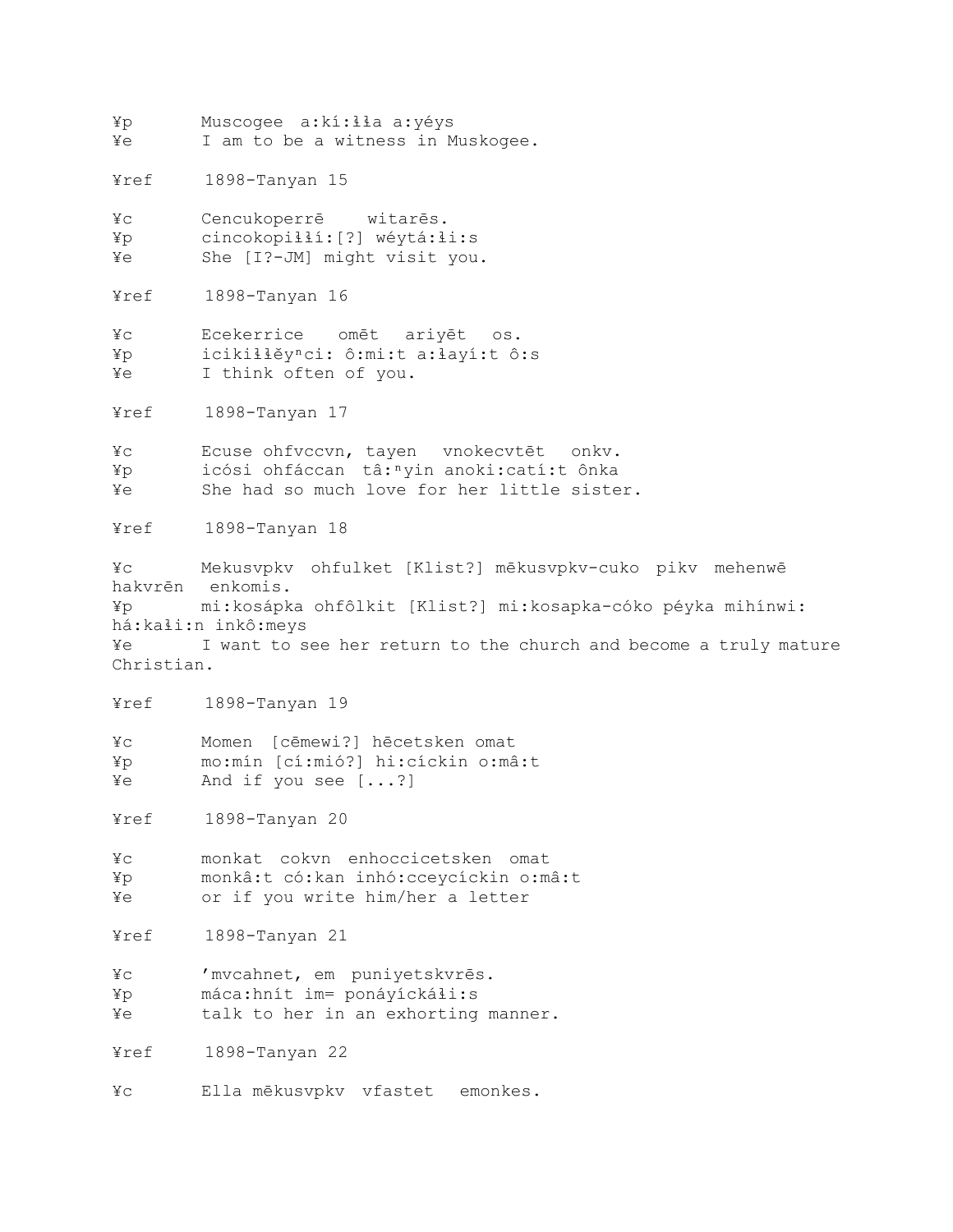¥p Ella mi:kosápka afâ:ⁿstit imônkis ¥e Ella is still active in church.

¥ref 1898-Tanyan 23

¥c Momis Nina monkot os. ¥p mô:meys náyna monkô:t ô:s ¥e Nina is not.

¥ref 1898-Tanyan 24

¥c Estuce vnsumkēpvtē tat, mēkusapvtēs ohrolopē 13 ores. ¥p istocí ansómki:patí:t =ta:t mí:kosa:patí:s ohɬolopí: 13 o:ɬís ¥e The child that I lost used to pray. It has been thirteen years now.

¥ref 1898-Tanyan 25

¥c Momen estet "Mēkusapv toyetskv?" kicen omat, ¥p mo:mín ístit mi:kosá:pa tô:yícka? keycín o:mâ:t ¥e When anyone would ask her if she was a Christian,

¥ref 1898-Tanyan 26

¥c "Mv toyis!" kicet omet, ¥p má tô:yeys keycí:t ô:mit ¥e she would reply, "I am!"

¥ref 1898-Tanyan 27

¥c mēkusapēt omvtēs. ¥p mí:kosa:pí:t ô:mati:s ¥e and say a prayer.

¥ref 1898-Tanyan 28

¥c Momen enyvhiketv, "Cvnat ēkvn ofvn, sumkvranis, ¥p mo:mín inyaheykitá caná:t i:kan= ó:fan sómkaɬa:néys ¥e Her favorite song: "My body will return to the ground,

¥ref 1898-Tanyan 29

¥c Cvleko monken vm vnicvs. ¥p calíko: mônkin am= anéycas ¥e Before I die, help me.

¥ref 1898-Tanyan 30

¥c Oh Cesvs vm vnicvs, Vm vnicvs!!" maket yvhikvnks. ¥p o: cí:sas am= anéycas am= anéycas ma:kít yaheykánks ¥e Oh Jesus help me, help me!!" This is what she sang.